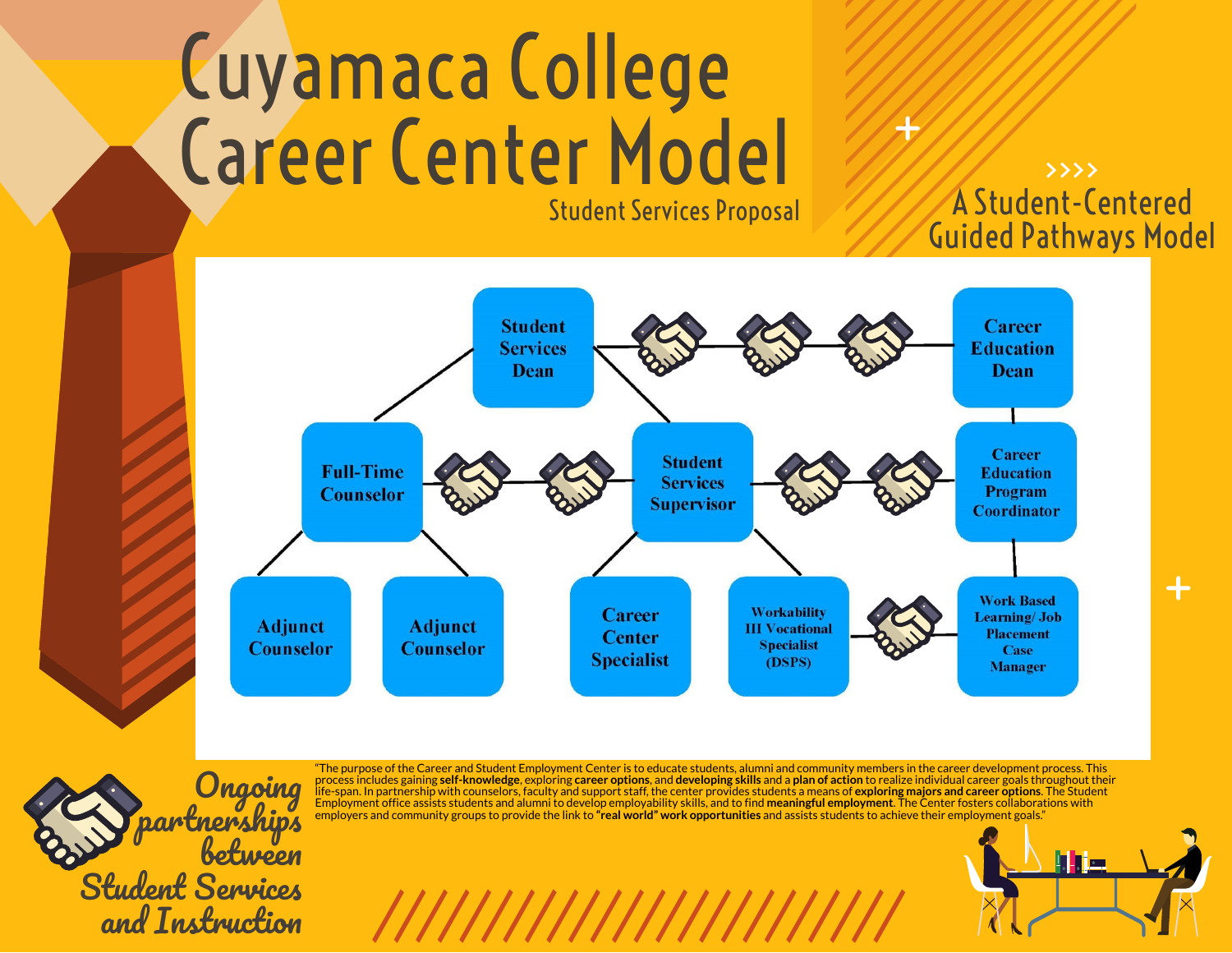# **Cuyamaca Career Center: A Student-Centered Guided Pathways Model**

| <b>Guided Pathways Pillars</b>                                           | I. Clarify the Path                                                                                                                                                    | <b>II. Enter the Path</b>                                                                                                                                                                                                                                                                                             | III. Stay on the Path                                                                                                                                                                                                       | <b>IV. Ensure Learning</b>                                                                                                                                                                                                                                                      |
|--------------------------------------------------------------------------|------------------------------------------------------------------------------------------------------------------------------------------------------------------------|-----------------------------------------------------------------------------------------------------------------------------------------------------------------------------------------------------------------------------------------------------------------------------------------------------------------------|-----------------------------------------------------------------------------------------------------------------------------------------------------------------------------------------------------------------------------|---------------------------------------------------------------------------------------------------------------------------------------------------------------------------------------------------------------------------------------------------------------------------------|
| <b>Career Related</b><br><b>Pillar Tasks</b>                             | Marketing<br>$\bullet$<br>Outreach<br>$\bullet$<br>Website<br>$\bullet$<br>Catalog<br>$\bullet$<br><b>Meta Majors</b><br>$\bullet$<br><b>Program Maps</b><br>$\bullet$ | Outreach<br>$\bullet$<br>Application<br>Orientation<br>Assessment<br><b>New Student Advising</b><br>Registration<br>Apply for Financial Aid                                                                                                                                                                           | Continued Follow-Up<br>Counseling<br>Retention<br>$\bullet$<br><b>Early Alert</b><br><b>Graduation - Timely</b><br>Completion                                                                                               | <b>Professional Development</b><br>$\bullet$<br><b>Curriculum Design</b><br>$\bullet$<br><b>Student &amp; Program</b><br>$\bullet$<br><b>Learning Outcomes</b><br>Internships<br>$\bullet$<br><b>Work Experience</b><br>$\bullet$<br><b>Employment Preparation</b><br>$\bullet$ |
| <b>Career Services</b><br><b>Students will Receive</b>                   | Career research &<br>$\bullet$<br>exploration<br>Career assessment &<br>$\bullet$<br>placement<br>Review Program Maps for<br>$\bullet$<br>various majors/careers       | Continued career research<br>$\bullet$<br>Career and major advising<br>$\bullet$<br><b>Abbreviated Education Plan</b><br>$\bullet$<br>Declare major for college and<br>$\bullet$<br><b>Financial Aid</b><br>Assess into proper Math<br>needed for major/career<br>Career workshops<br>$\bullet$<br><b>Career Fair</b> | Career and major advising<br>$\bullet$<br><b>Comprehensive Education</b><br>$\bullet$<br>Plan<br>Refocus major and career<br>goals for at-risk students<br>Career workshops<br>$\bullet$<br><b>Career Fair</b><br>$\bullet$ | <b>Employment preparation</b><br>including resume building,<br>soft skills training, interview<br>practice, etc.<br>Work experience placement<br>$\bullet$<br>Internship placement<br>$\bullet$<br>Job placement                                                                |
| <b>Career Center Position</b><br>with Direct Student<br><b>Contact</b>   | Counselor<br><b>Career Center Specialist</b>                                                                                                                           | Counselor<br><b>Career Center Specialist</b>                                                                                                                                                                                                                                                                          | Counselor<br>$\bullet$<br><b>Career Center Specialist</b><br>$\bullet$<br><b>Work Based Learning</b>                                                                                                                        | <b>Career Center Specialist</b><br>$\bullet$<br><b>Work Based Learning</b><br>$\bullet$<br><b>Job Placement Case</b><br>Manager                                                                                                                                                 |
| <b>Career Center Position</b><br>with Indirect Student<br><b>Contact</b> | <b>Student Services Supervisor</b><br><b>Career Education Program</b><br>Coordinator                                                                                   | <b>Student Services Supervisor</b><br><b>Career Education Program</b><br>Coordinator                                                                                                                                                                                                                                  | <b>Student Services</b><br>$\bullet$<br>Supervisor<br><b>Career Education Program</b><br>$\bullet$<br>Coordinator                                                                                                           | <b>Student Services Supervisor</b><br><b>Career Education Program</b><br>Coordinator                                                                                                                                                                                            |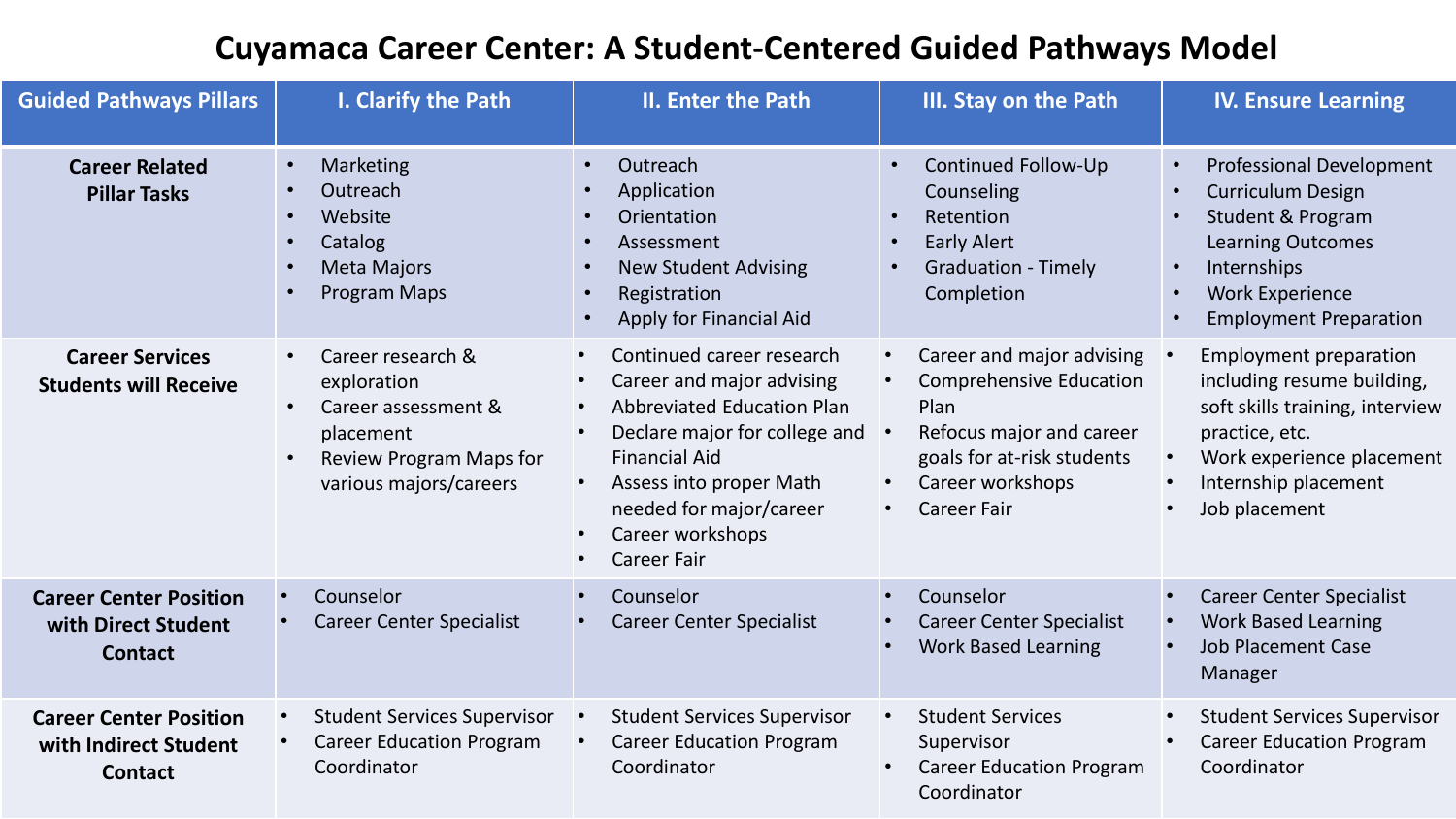#### **CAREER CENTER**

#### Reason Code Summary Report

By Reason Code Only 7/1/2017 - 6/30/2018

Attendance: ØAttended Not Attended Not Marked Cancelled

| Reason Code / Course | <b>Description</b>             | Number of Student Contacts |
|----------------------|--------------------------------|----------------------------|
| CAREER               | Career Advising                | 1612                       |
| COUN PLACEM SS11 2   | Career or Subsequent Placement | 1101                       |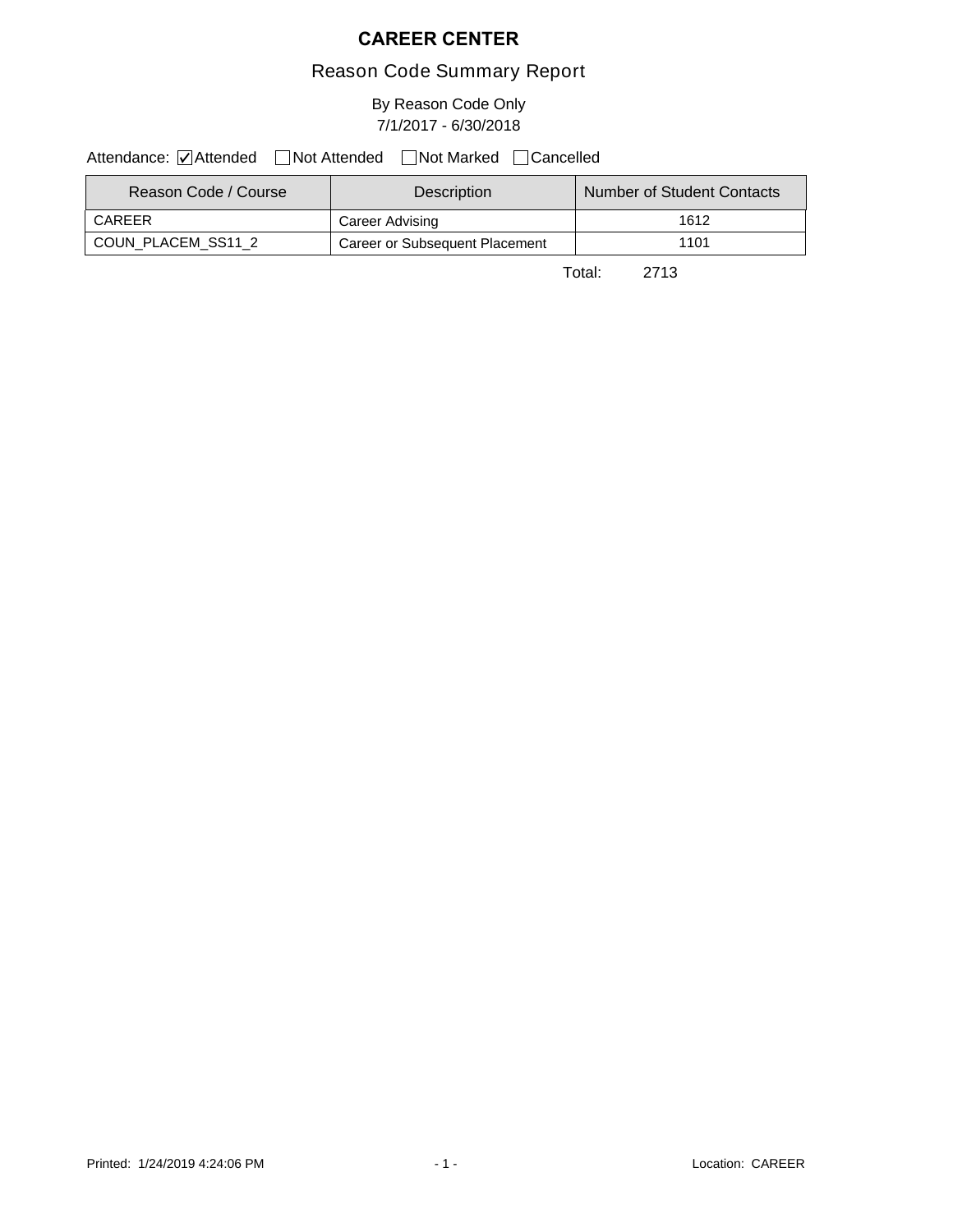#### **GENERAL COUNSELING**

#### Reason Code Summary Report

By Reason Code Only 7/1/2017 - 6/30/2018

Attendance: ØAttended Not Attended Not Marked Cancelled

| Reason Code / Course | <b>Description</b>                  | Number of Student Contacts |
|----------------------|-------------------------------------|----------------------------|
| CAREER               | <b>Career Services and Advising</b> | 2638                       |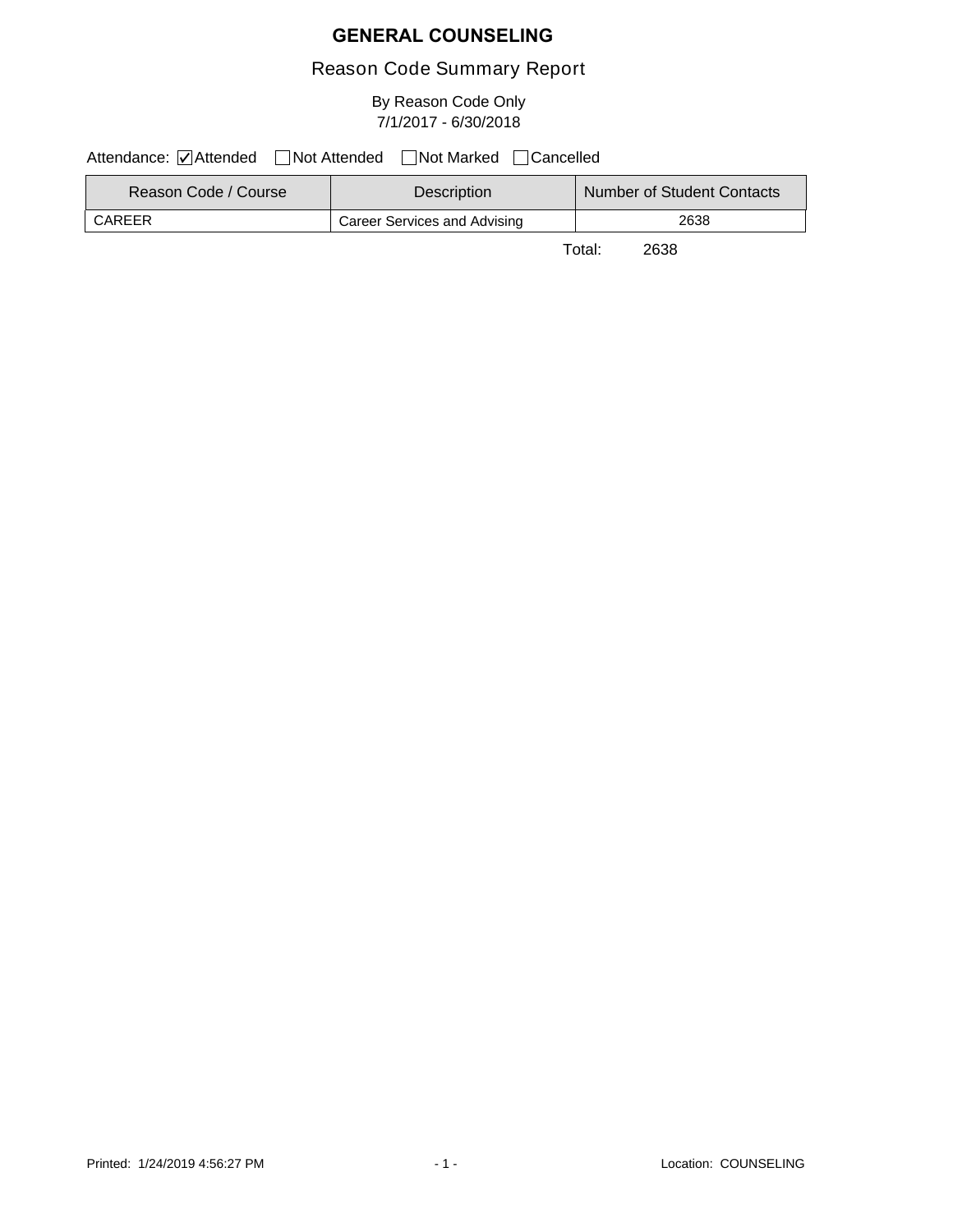#### DSPS

## Reason Code Summary Report

#### By Reason Code Only 7/1/2017 - 6/30/2018

Attendance: ØAttended Not Attended Not Marked Cancelled

| Reason Code / Course | <b>Description</b> | Number of Student Contacts |
|----------------------|--------------------|----------------------------|
| COUN PLACEM SS11 2   | Career Placement   | 876                        |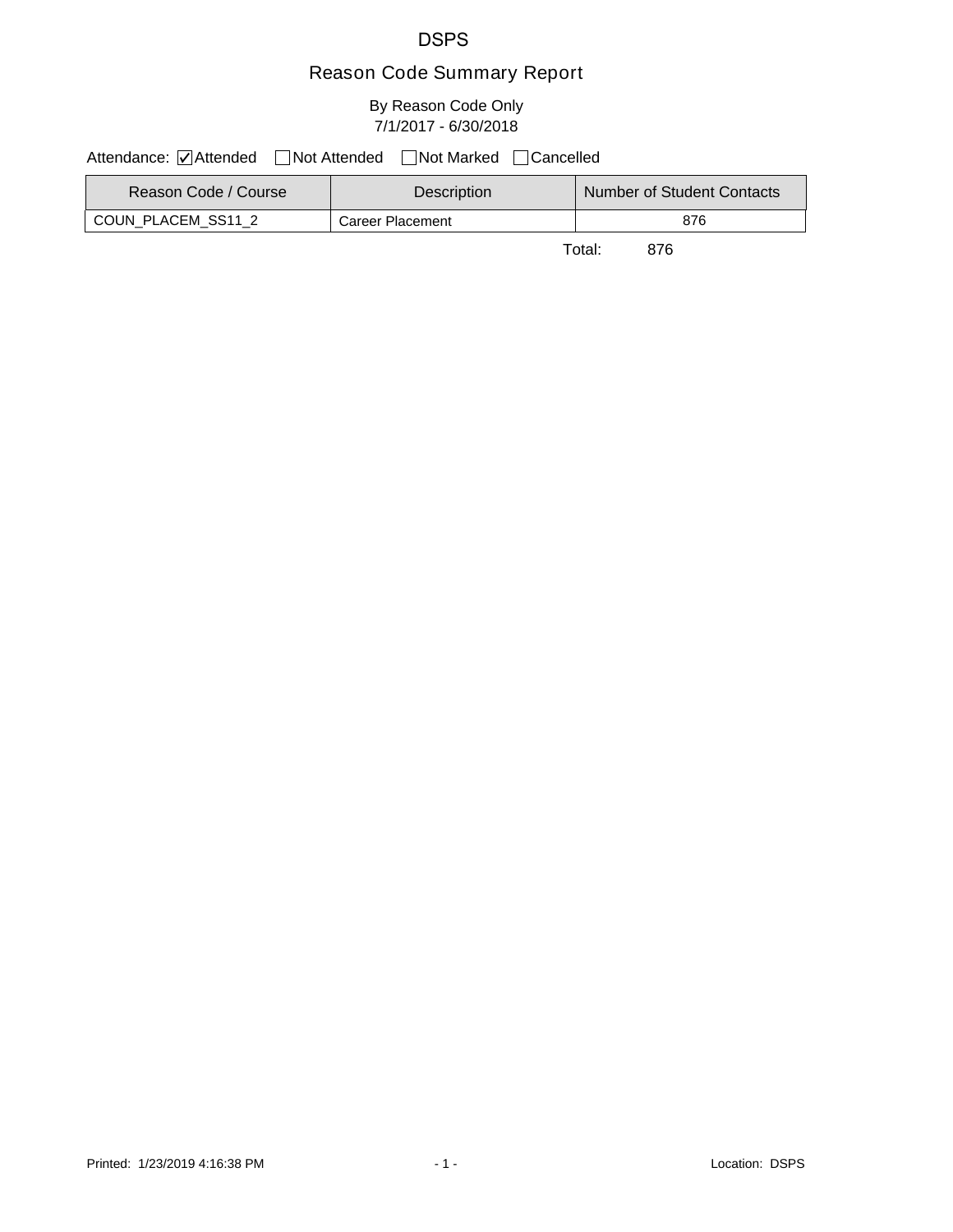#### CALWORKS

#### Reason Code Summary Report

#### By Reason Code Only 7/1/2017 - 6/30/2018

Attendance: ØAttended Not Attended Not Marked Cancelled

| Reason Code / Course | Description                 | Number of Student Contacts |
|----------------------|-----------------------------|----------------------------|
| CARFFR               | Career Counseling           |                            |
| CAREER SS11 2        | Career Counseling           |                            |
| COUN PLACEM SS11 2   | Career and Needs Assessment | 456                        |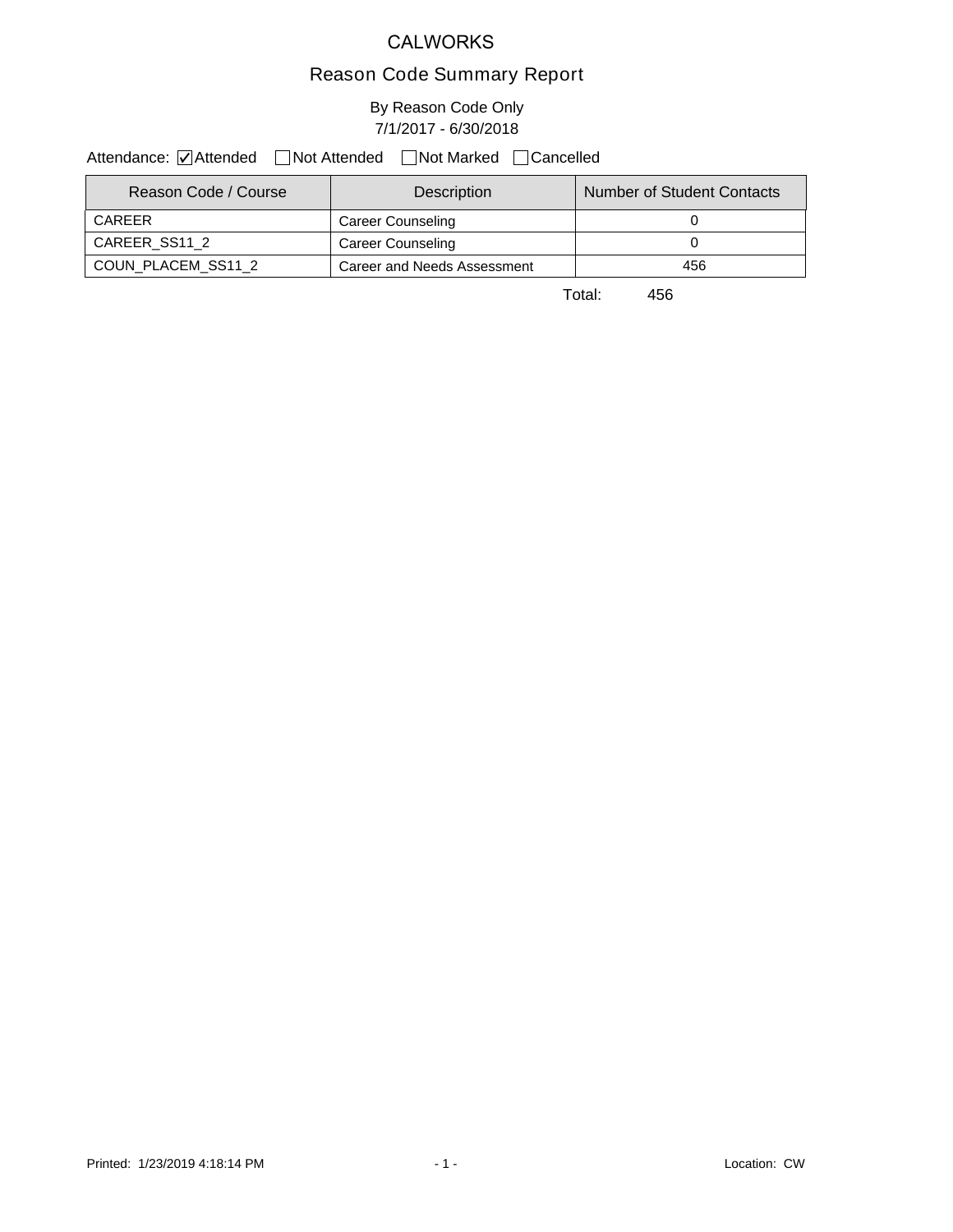#### **CAREER CENTER**

#### Reason Code Summary Report

#### By Reason Code Only 7/1/2017 - 6/29/2018

Attendance: ØAttended Not Attended Not Marked Cancelled

| Reason Code / Course | <b>Description</b> | Number of Student Contacts |
|----------------------|--------------------|----------------------------|
| PATHWAY ACADEMY      | Pathway Academy    | 185                        |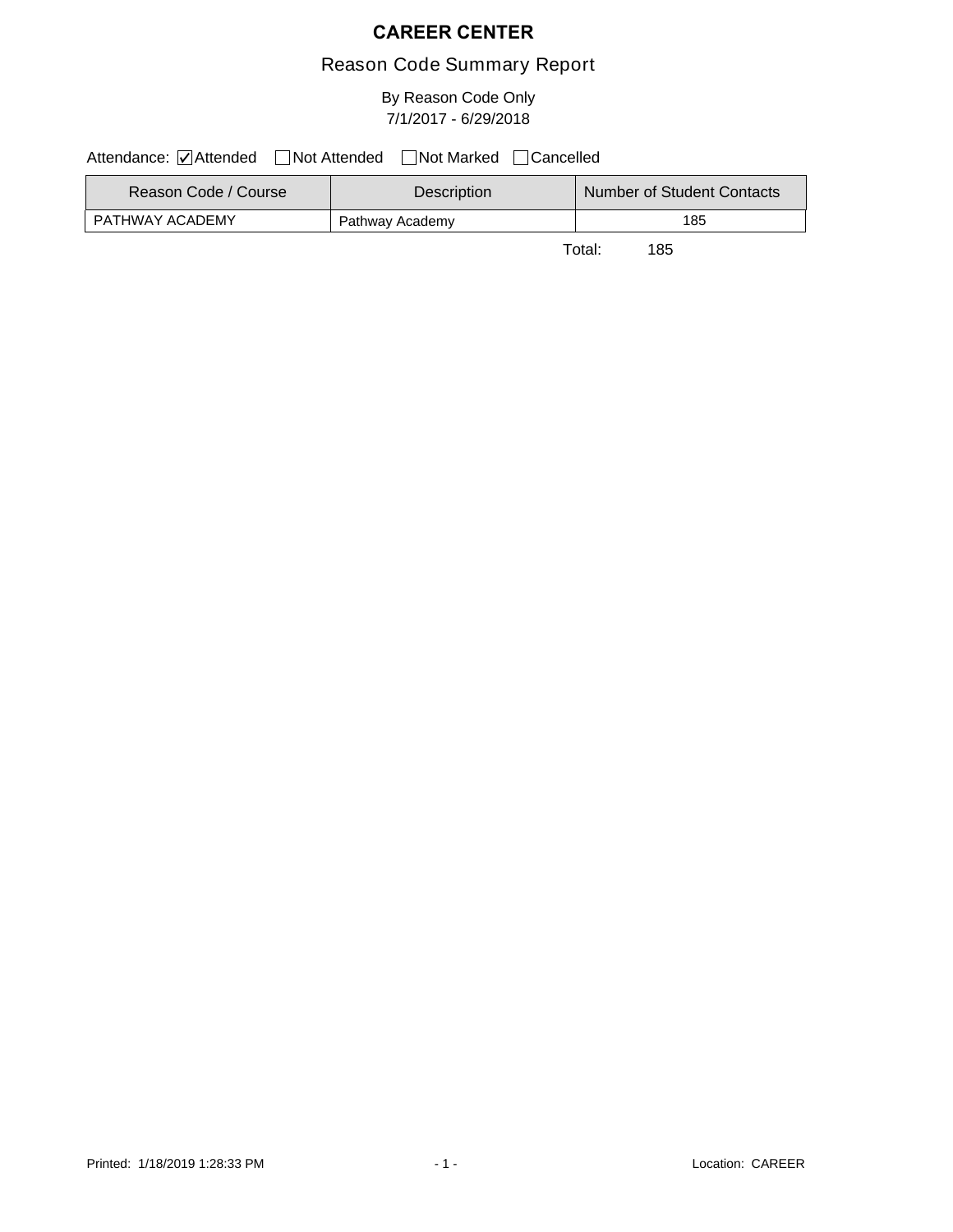## Cuyamaca College

# **Comparison of Career Counseling and All Other Students: Demographics**

**Fall 2017 - Spring 2018**

|                            |     | <b>Career Counseling Students</b> |                 |             | <b>All Other Students</b> |                  |                 |             |  |
|----------------------------|-----|-----------------------------------|-----------------|-------------|---------------------------|------------------|-----------------|-------------|--|
|                            |     | <b>Fall 2017</b>                  |                 | Spring 2018 |                           | <b>Fall 2017</b> |                 | Spring 2018 |  |
|                            | #   | %                                 | $\overline{\#}$ | %           | #                         | %                | $\overline{\#}$ | %           |  |
| <b>Total Students</b>      | 765 | 8.0                               | 776             | 8.1         | 8,821                     | 92.0             | 8,789           | 91.9        |  |
| <b>Gender</b>              | 765 | 100.0                             | 776             | 100.0       | 8,821                     | 100.0            | 8,789           | 100.0       |  |
| Female                     | 496 | 64.8                              | 499             | 64.3        | 4,733                     | 53.7             | 4,738           | 53.9        |  |
| Male                       | 260 | 34.0                              | 268             | 34.5        | 3,982                     | 45.1             | 3,939           | 44.8        |  |
| Not Reported               | 9   | 1.2                               | 9               | 1.2         | 106                       | 1.2              | 112             | 1.3         |  |
| <b>Ethnicity</b>           | 765 | 100.0                             | 776             | 100.0       | 8,821                     | 100.0            | 8,789           | 100.0       |  |
| Asian                      | 28  | 3.7                               | 29              | 3.7         | 554                       | 6.3              | 579             | 6.6         |  |
| Black non-Hispanic         | 35  | 4.6                               | 34              | 4.4         | 497                       | 5.6              | 484             | 5.5         |  |
| Hispanic                   | 221 | 28.9                              | 235             | 30.3        | 2,959                     | 33.5             | 2,851           | 32.4        |  |
| White non-Hispanic         | 415 | 54.2                              | 405             | 52.2        | 3,996                     | 45.3             | 4,039           | 46.0        |  |
| Two or More                | 56  | 7.3                               | 63              | 8.1         | 690                       | 7.8              | 718             | 8.2         |  |
| Not Reported/Other         | 10  | 1.3                               | 10              | 1.3         | 125                       | 1.4              | 118             | 1.3         |  |
| Age                        | 765 | 100.0                             | 776             | 100.0       | 8,821                     | 100.0            | 8,789           | 100.0       |  |
| Under 20                   | 252 | 32.9                              | 234             | 30.2        | 2,548                     | 28.9             | 2,273           | 25.9        |  |
| $20 - 24$                  | 156 | 20.4                              | 175             | 22.6        | 2,828                     | 32.1             | 3,029           | 34.5        |  |
| $25 - 39$                  | 188 | 24.6                              | 194             | 25.0        | 2,255                     | 25.6             | 2,294           | 26.1        |  |
| 40 and older               | 169 | 22.1                              | 173             | 22.3        | 1,190                     | 13.5             | 1,193           | 13.6        |  |
| <b>Educational Goal</b>    | 765 | 100.0                             | 776             | 100.0       | 8,821                     | 100.0            | 8,789           | 100.0       |  |
| Degree/transfer            | 520 | 68.0                              | 530             | 68.3        | 6,128                     | 69.5             | 6,140           | 69.9        |  |
| Vocational degree/transfer | 24  | 3.1                               | 20              | 2.6         | 211                       | 2.4              | 199             | 2.3         |  |
| Plan or maintain EOPSer    | 32  | 4.2                               | 37              | 4.8         | 492                       | 5.6              | 483             | 5.5         |  |
| <b>Basic skills</b>        | 47  | 6.1                               | 50              | 6.4         | 541                       | 6.1              | 579             | 6.6         |  |
| Undecided/uncollected      | 142 | 18.6                              | 139             | 17.9        | 1,449                     | 16.4             | 1,388           | 15.8        |  |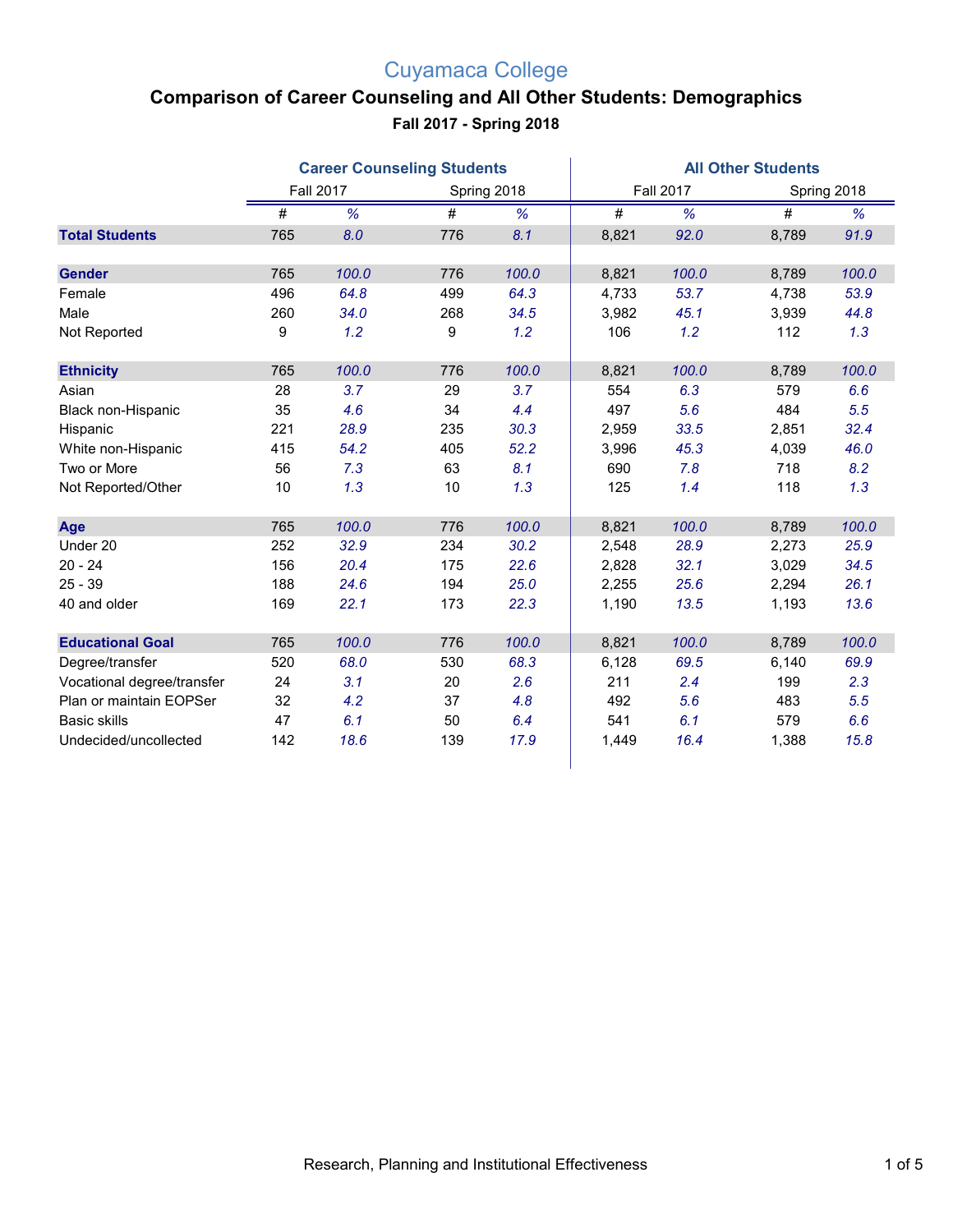## Cuyamaca College

#### **Comparison of Career Counseling and All Other Students: Outcomes**

**Fall 2017 - Spring 2018**

|                                   |       |                  | <b>Career Counseling Students</b> |                          | <b>All Other Students</b> |                          |                     |             |  |
|-----------------------------------|-------|------------------|-----------------------------------|--------------------------|---------------------------|--------------------------|---------------------|-------------|--|
|                                   |       | <b>Fall 2017</b> | Spring 2018                       |                          |                           | <b>Fall 2017</b>         |                     | Spring 2018 |  |
|                                   | #     | %                | $\overline{\#}$                   | $\overline{\frac{9}{6}}$ | $\overline{\#}$           | $\overline{\frac{9}{6}}$ | #                   | %           |  |
| <b>Total Students</b>             | 765   | 8.0              | 776                               | 8.1                      | 8,821                     | 92.0                     | 8,789               | 91.9        |  |
| <b>Course Retention</b>           | 2,337 | 100.0            | 2,644                             | 100.0                    | 19,288                    | 100.0                    | 19,176              | 100.0       |  |
| Retained                          | 2,154 | 92.2             | 2,443                             | 92.4                     | 16,745                    | 86.8                     | 16,781              | 87.5        |  |
| Withdrew                          | 183   | 7.8              | 201                               | 7.6                      | 2,543                     | 13.2                     | 2,395               | 12.5        |  |
| <b>Course Success</b>             | 2,337 | 100.0            | 2,644                             | 100.0                    | 19,288                    | 100.0                    | 19,176              | 100.0       |  |
| Successful                        | 1,905 | 81.5             | 2,097                             | 79.3                     | 14,367                    | 74.5                     | 14,659              | 76.4        |  |
| Not Successful                    | 249   | 10.7             | 346                               | 13.1                     | 2,378                     | 12.3                     | 2,122               | 11.1        |  |
| Withdrew                          | 183   | 7.8              | 201                               | 7.6                      | 2,543                     | 13.2                     | 2,395               | 12.5        |  |
| <b>Fall-to-Spring Persistence</b> | 765   | 100.0            | ---                               | шш.                      | 8,821                     | 100.0                    | $---$               | ---         |  |
| Persisted                         | 652   | 85.2             | ---                               | ---                      | 5,195                     | 58.9                     | $---$               |             |  |
| Did Not Persist                   | 113   | 14.8             | ---                               | $\hspace{0.05cm} \ldots$ | 3,626                     | 41.1                     | $\qquad \qquad - -$ | $---$       |  |
| <b>Semester Units Attempted</b>   | 765   | 100.0            | 776                               | 100.0                    | 8,821                     | 100.0                    | 8,789               | 100.0       |  |
| $0.1 - 5.9$                       | 42    | 5.5              | 51                                | 6.6                      | 1,949                     | 22.1                     | 1,926               | 21.9        |  |
| $6.0 - 8.9$                       | 89    | 11.6             | 87                                | 11.2                     | 1,625                     | 18.4                     | 1,595               | 18.1        |  |
| $9.0 - 11.9$                      | 109   | 14.2             | 123                               | 15.9                     | 1,567                     | 17.8                     | 1,576               | 17.9        |  |
| 12.0 and above                    | 525   | 68.6             | 515                               | 66.4                     | 3,680                     | 41.7                     | 3,692               | 42.0        |  |
| Mean Units Attempted              |       | 11.5             | 11.7                              |                          | 9.4                       |                          | 9.7                 |             |  |
| <b>Semester Units Completed</b>   | 765   | 100.0            | 776                               | 100.0                    | 8,821                     | 100.0                    | 8,789               | 100.0       |  |
| $0.0\,$                           | 52    | 6.8              | 67                                | 8.6                      | 1,210                     | 13.7                     | 1,084               | 12.3        |  |
| $0.1 - 5.9$                       | 75    | 9.8              | 83                                | 10.7                     | 2,214                     | 25.1                     | 2,191               | 24.9        |  |
| $6.0 - 8.9$                       | 126   | 16.5             | 114                               | 14.7                     | 1,642                     | 18.6                     | 1,587               | 18.1        |  |
| $9.0 - 11.9$                      | 131   | 17.1             | 138                               | 17.8                     | 1,352                     | 15.3                     | 1,412               | 16.1        |  |
| 12.0 and above                    | 381   | 49.8             | 374                               | 48.2                     | 2,403                     | 27.2                     | 2,515               | 28.6        |  |
| Mean Units Completed              |       | 9.7              | 9.7                               |                          | 7.2                       |                          | 7.6                 |             |  |
| <b>Semester GPA</b>               | 684   | 100.0            | 723                               | 100.0                    | 7,712                     | 100.0                    | 7,711               | 100.0       |  |
| 1.99 and below                    | 97    | 14.2             | 126                               | 17.4                     | 1,348                     | 17.5                     | 1,237               | 16.0        |  |
| $2.00 - 2.59$                     | 95    | 13.9             | 93                                | 12.9                     | 1,189                     | 15.4                     | 1,041               | 13.5        |  |
| $2.60 - 2.99$                     | 71    | 10.4             | 62                                | 8.6                      | 593                       | 7.7                      | 621                 | 8.1         |  |
| 3.00 and above                    | 421   | 61.5             | 442                               | 61.1                     | 4,582                     | 59.4                     | 4,812               | 62.4        |  |
| Mean Semester GPA                 |       | 2.96             | 2.89                              |                          | 2.84                      |                          | 2.92                |             |  |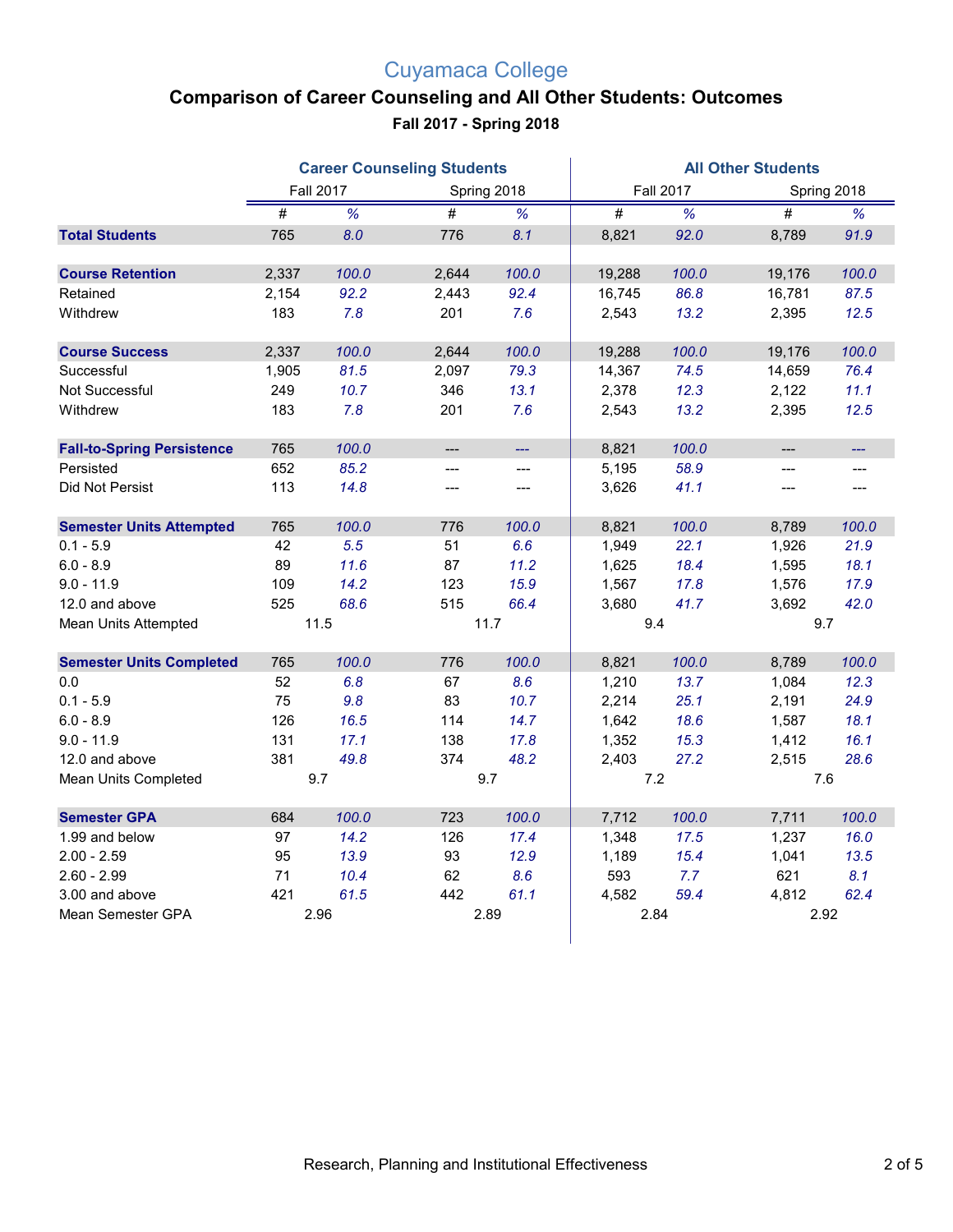## Cuyamaca College

#### **Comparison of Career Counseling and All Other Students: Outcomes by Ethnicity Fall 2017 - Spring 2018**

|                                   |       |                  | <b>Career Counseling Students</b> |       | <b>All Other Students</b> |                  |        |             |  |
|-----------------------------------|-------|------------------|-----------------------------------|-------|---------------------------|------------------|--------|-------------|--|
|                                   |       | <b>Fall 2017</b> | Spring 2018                       |       |                           | <b>Fall 2017</b> |        | Spring 2018 |  |
|                                   | #     | %                | #                                 | %     | $\#$                      | %                | $\#$   | %           |  |
| <b>Students</b>                   | 765   | 100.0            | 776                               | 100.0 | 8,821                     | 100.0            | 8,789  | 100.0       |  |
| Asian                             | 28    | 3.7              | 29                                | 3.7   | 554                       | 6.3              | 579    | 6.6         |  |
| Black non-Hispanic                | 35    | 4.6              | 34                                | 4.4   | 497                       | 5.6              | 484    | 5.5         |  |
| Hispanic                          | 221   | 28.9             | 235                               | 30.3  | 2,959                     | 33.5             | 2,851  | 32.4        |  |
| White non-Hispanic                | 415   | 54.2             | 405                               | 52.2  | 3,996                     | 45.3             | 4,039  | 46.0        |  |
| Two or More                       | 56    | 7.3              | 63                                | 8.1   | 690                       | 7.8              | 718    | 8.2         |  |
| Not Reported/Other                | $10$  | 1.3              | 10                                | 1.3   | 125                       | 1.4              | 118    | 1.3         |  |
|                                   |       |                  |                                   |       |                           |                  |        |             |  |
| <b>Enrollments</b>                | 2,337 | 100.0            | 2,644                             | 100.0 | 19,288                    | 100.0            | 19,176 | 100.0       |  |
| Asian                             | 85    | 3.6              | 110                               | 4.2   | 1,133                     | 5.9              | 1,123  | 5.9         |  |
| Black non-Hispanic                | 108   | 4.6              | 118                               | 4.5   | 1,041                     | 5.4              | 1,003  | 5.2         |  |
| Hispanic                          | 767   | 32.8             | 954                               | 36.1  | 6,465                     | 33.5             | 6,248  | 32.6        |  |
| White non-Hispanic                | 1,173 | 50.2             | 1,234                             | 46.7  | 8,971                     | 46.5             | 9,086  | 47.4        |  |
| Two or More                       | 178   | 7.6              | 202                               | 7.6   | 1,443                     | 7.5              | 1,499  | 7.8         |  |
| Not Reported/Other                | 26    | 1.1              | 26                                | 1.0   | 235                       | 1.2              | 217    | 1.1         |  |
| <b>Course Retention Rate</b>      | 92.2  |                  | 92.4                              |       | 86.8                      |                  | 87.5   |             |  |
| Asian                             | 92.9  |                  | 93.6                              |       | 89.1                      |                  | 88.5   |             |  |
| Black non-Hispanic                | 85.2  |                  | 88.1                              |       | 82.8                      |                  | 81.4   |             |  |
| Hispanic                          | 90.5  |                  | 90.3                              |       | 85.5                      |                  | 85.0   |             |  |
| White non-Hispanic                | 93.7  |                  | 94.5                              |       | 88.1                      |                  | 90.0   |             |  |
| Two or More                       | 92.1  |                  | 92.6                              |       | 86.7                      |                  | 85.9   |             |  |
| Not Reported/Other                |       | 100.0            | 84.6                              |       | 84.3                      |                  | 90.8   |             |  |
| <b>Course Success Rate</b>        | 81.5  |                  | 79.3                              |       | 74.5                      |                  | 76.4   |             |  |
| Asian                             | 85.9  |                  | 84.5                              |       | 78.4                      |                  | 78.9   |             |  |
| Black non-Hispanic                | 65.7  |                  | 62.7                              |       | 61.8                      |                  | 62.8   |             |  |
| Hispanic                          | 72.4  |                  | 70.1                              |       |                           | 69.6             |        | 70.8        |  |
| White non-Hispanic                | 88.8  |                  | 87.4                              |       | 78.9                      |                  | 81.8   |             |  |
| Two or More                       |       | 77.5             | 80.2                              |       | 75.1                      |                  | 73.9   |             |  |
| Not Reported/Other                |       | 100.0            | 76.9                              |       | 74.9                      |                  | 81.1   |             |  |
| <b>Fall-to-Spring Persistence</b> | 85.2  |                  |                                   |       | 58.9                      |                  |        |             |  |
|                                   | 89.3  |                  |                                   |       | 59.4                      |                  |        |             |  |
| Asian<br>Black non-Hispanic       | 68.6  |                  | ---                               |       | 48.9                      |                  |        |             |  |
|                                   |       | 88.2             | ---                               |       | 55.7                      |                  |        |             |  |
| Hispanic<br>White non-Hispanic    | 83.9  |                  |                                   |       | 62.9                      |                  |        |             |  |
| Two or More                       | 92.9  |                  |                                   |       | 57.2                      |                  |        |             |  |
| Not Reported/Other                |       | 80.0             |                                   |       | 55.2                      |                  |        |             |  |
|                                   |       |                  |                                   |       |                           |                  |        |             |  |